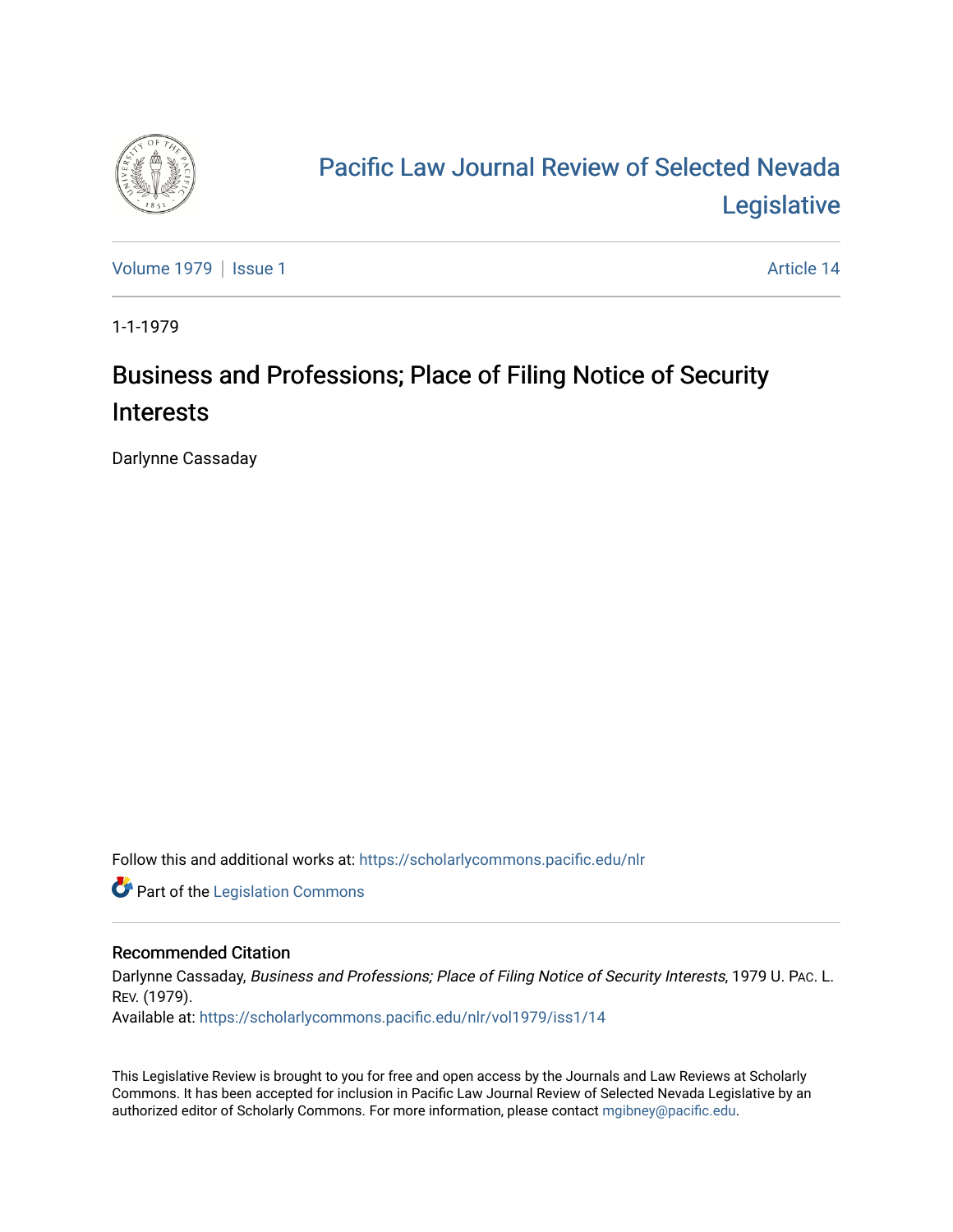38. 341 u.s. 428 '(1951).

39. Connecticut Mutual Insurance Co. v. Moore, 333 U.S. at 548.

40. Standard Oil Co. v. New Jersey, 341 U.S. at 433.

41. Ch. 682 §§47, 48 (amending NRS 32.020, 607 .170).

42. Id. §49.

## BUSINESS AND PROFESSIONS; PLACE OF FILING NOTICE OF SECURITY INTERESTS

Amends NRS 104.9401

SB 296 (Committee on Judiciary); STATS 1979, Ch 236

Chapter 236 amends NRS 104.9401(1) by eliminating the requirement for dual filing of financial statements to perfect a security interest.

In the official text there are three versions of U.C.C. \$9-401(1): each provides for different places to file financial statements.<sup>1</sup> Chapter 236 changes NRS 104.9401(1) from the version requiring the most local filing to the version requiring central filing only in all but a few instances.  $<sup>2</sup>$ </sup>

Local filing is still required to perfect security interests in fixtures.<sup>3</sup> consumer goods,  $^{4}$  farm related assets,  $^{5}$  timber,  $^{6}$  or minerals.  $^{7}$  Under Chapter 236, any other security interest is perfected by filing a financial statement with the secretary of state only.<sup>8</sup> Previously, the other filings had to be with both the secretary of state and the county recorder in the county where he resided, if he had places of business in more than one county.<sup>9</sup>

Chapter 236 simplifies filing by eliminating the necessity of determining where the debtor has places of business or where he resides, and by eliminating the need for extra filings when there is uncertainty about which county to file in. However, there may still be uncertainty about the category of collateral involved and whether the simplified filing requirement applies. In those cases, to insure perfection of the interest, the creditor may still want to file both locally and with the secretary of state.

Darlynne Cassaday